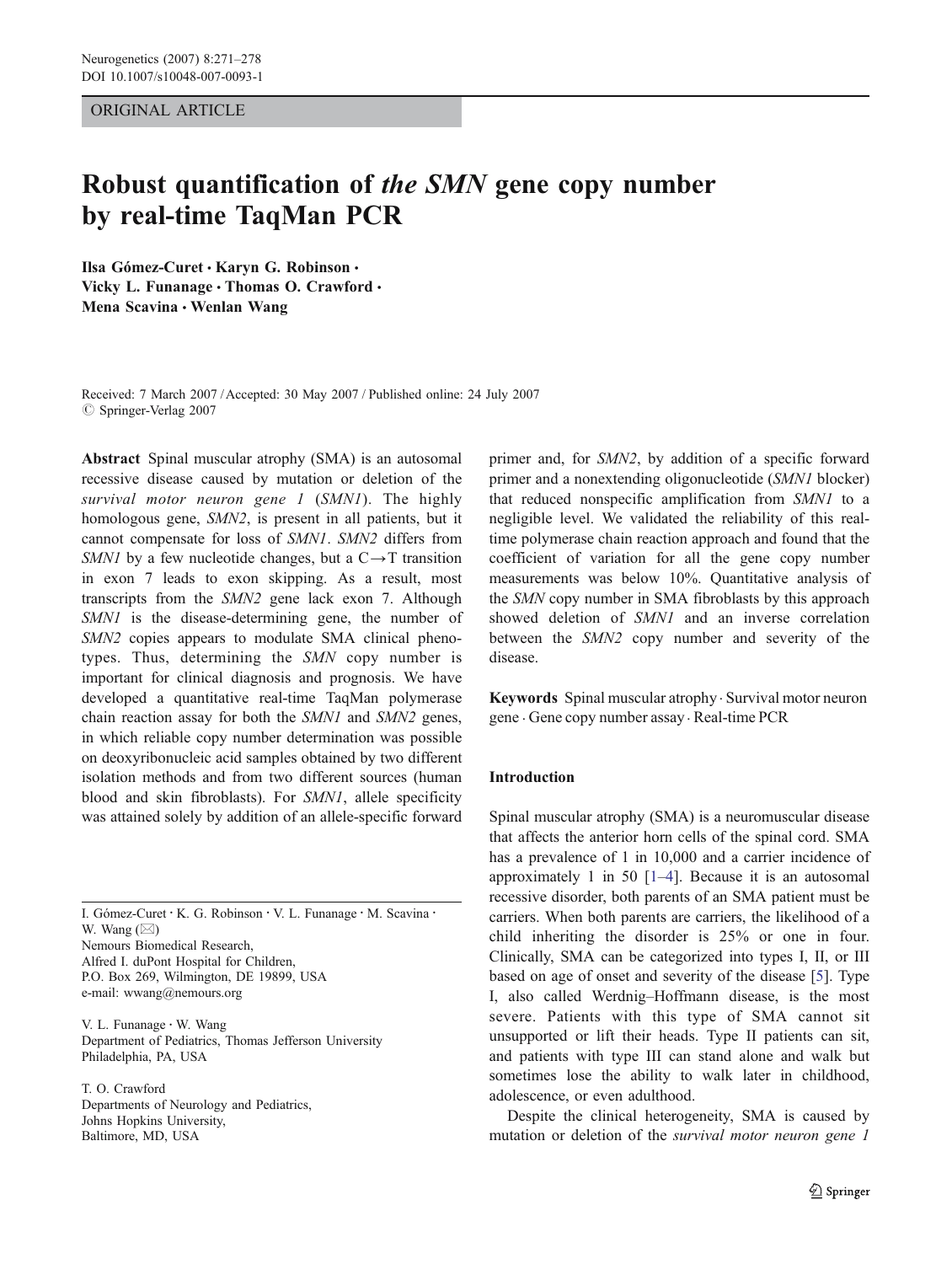<span id="page-1-0"></span>(SMN1) [\[6](#page-7-0)]. SMN2, which is 99% identical to SMN1, is present in all patients but is unable to fully compensate for loss of SMN1. SMN2 differs from SMN1 by a few nucleotide changes, but a transition from  $C \rightarrow T$  in exon 7 leads to exon skipping [\[7](#page-7-0), [8\]](#page-7-0). As a result, most of the transcripts from SMN2 lack exon 7, and the resultant truncated protein appears biochemically unstable and is degraded rapidly in vivo [\[8](#page-7-0)].

Although SMN1 is the disease-determining gene, the SMN2 copy number can modify the clinical phenotypes. Studies from patients and animal models indicate that the severity of the disease inversely correlates with the SMN2 copy number [\[9](#page-7-0)–[14](#page-7-0)]. For example, individuals with one or two copies of the SMN2 gene typically will have the most severe types of SMA. Three or more copies of the SMN2 gene typically will result in a mild form of the disease. An increase in the number of SMN2 copies likely results in more full-length SMN protein produced and a less severe form of the disease. Compounds such as aclarubicin, sodium butyrate, and valproic acid are shown to increase the amount of full-length SMN2 transcripts and are becoming promising therapeutic agents for SMA [\[15](#page-7-0)–[18](#page-7-0)]. Thus, accurate determination of the SMN copy number is important for clinical diagnosis and prognosis.

Genetic diagnosis of SMA commonly involves polymerase chain reaction (PCR) and restriction fragment length polymorphism (RFLP) analysis [[19\]](#page-7-0). This diagnostic test, which determines the presence or absence of the SMN1 gene, may underestimate the SMN copy number because of partial digestion and lack of quantitative assessment. Several quantitative real-time PCR approaches to determine the SMN gene copy number have been developed [\[12](#page-7-0), [20](#page-7-0)– [23](#page-7-0)]. We have tested several of these methods for quantification of SMN1 and SMN2 gene copy numbers, but we were unable to achieve allele-specific amplification. In addition, these real-time PCR assays have been validated only with deoxyribonucleic acid (DNA) samples isolated from blood or isolated by a single method. Thus, reliability of the gene copy number assay may be compromised when DNA samples from sources other than patient blood are analyzed or samples from different labs are analyzed because these samples may not have been isolated using the same methodology.

In this study, we report the development of a quantitative, reliable, and reproducible real-time TaqMan PCR assay for SMN1 and SMN2 gene copy number determination. We have validated the reliability of this real-time PCR approach in the accurate determination of SMN1 and SMN2 gene copy numbers. We found that reliable copy number determination was possible on DNA samples obtained by two different isolation methods and from two different sources (human blood and skin fibroblasts).

## Materials and methods

# Tissue culture

Skin biopsies from SMA patients and controls were obtained as part of a study approved by the Institutional Review Board of the Alfred I. duPont Hospital for Children. Human fibroblast cell lines were established from these biopsies according to standard protocols [\[24](#page-7-0)]. Cells were maintained in Dulbecco's Modified Eagle's Medium (Invitrogen, Chicago, IL) supplemented with 20% fetal bovine serum (MediaTech, Herndon, VA), penicillin, and streptomycin. Cells were expanded into a T150-cm<sup>2</sup> flask until they were confluent, detached with trypsin/ethylenediamine tetraacetic acid, and harvested for DNA isolation.

# DNA isolation

Genomic DNA from blood samples was obtained from the Molecular Diagnostic Laboratory at the Alfred I. duPont Hospital for Children. DNA samples from blood were isolated using the Puregene D-5500 DNA isolation kit (Gentra Systems, Minneapolis, MN). The DNA samples from fibroblasts of SMA patients and controls were isolated using the DNeasy Tissue kit (Qiagen, Los Angeles, CA). The DNA was quantified using an ND-1000 spectrophotometer (NanoDrop Technologies, Wilmington, DE). All samples had 260/230 ratios greater than 2.0 and 260/280 ratios greater than 1.85. Externally validated DNA standards for SMN1 (one and two copies/genome) and SMN2 (zero, two, and three copies/genome) were kindly provided by Dr. Brunhilde Wirth from the Institute of Genetics and Center for Molecular Medicine Genetics, Cologne, Germany. These standards were used to validate two in-house DNA samples (see below). The SMN copy number of DNA samples used for validation assays was determined primarily by PCR RFLP analyses.

Quantitative real-time TaqMan PCR of SMN1 and SMN2 for gene copy number determination

The primers, probes, and nonextending oligonucleotides for SMN and cystic fibrosis transmembrane regulator (CFTR) gene amplifications were designed based on those of previous studies [\[20](#page-7-0), [22](#page-7-0), [25\]](#page-7-0) with minor modifications (Table [1\)](#page-2-0). The forward primers were designed to distinguish between SMN1 and SMN2 by ending on the nucleotide difference (C/T) between the two genes in exon 7. A mismatch  $(T\rightarrow G)$  at the -3 position from the 3' end of the primers was also added to both SMN1 and SMN2 forward primers to achieve allele specificity. The nonextending oligonucleotides (blockers) overlap with part of the forward primer and probe sequence such that they block nonspecific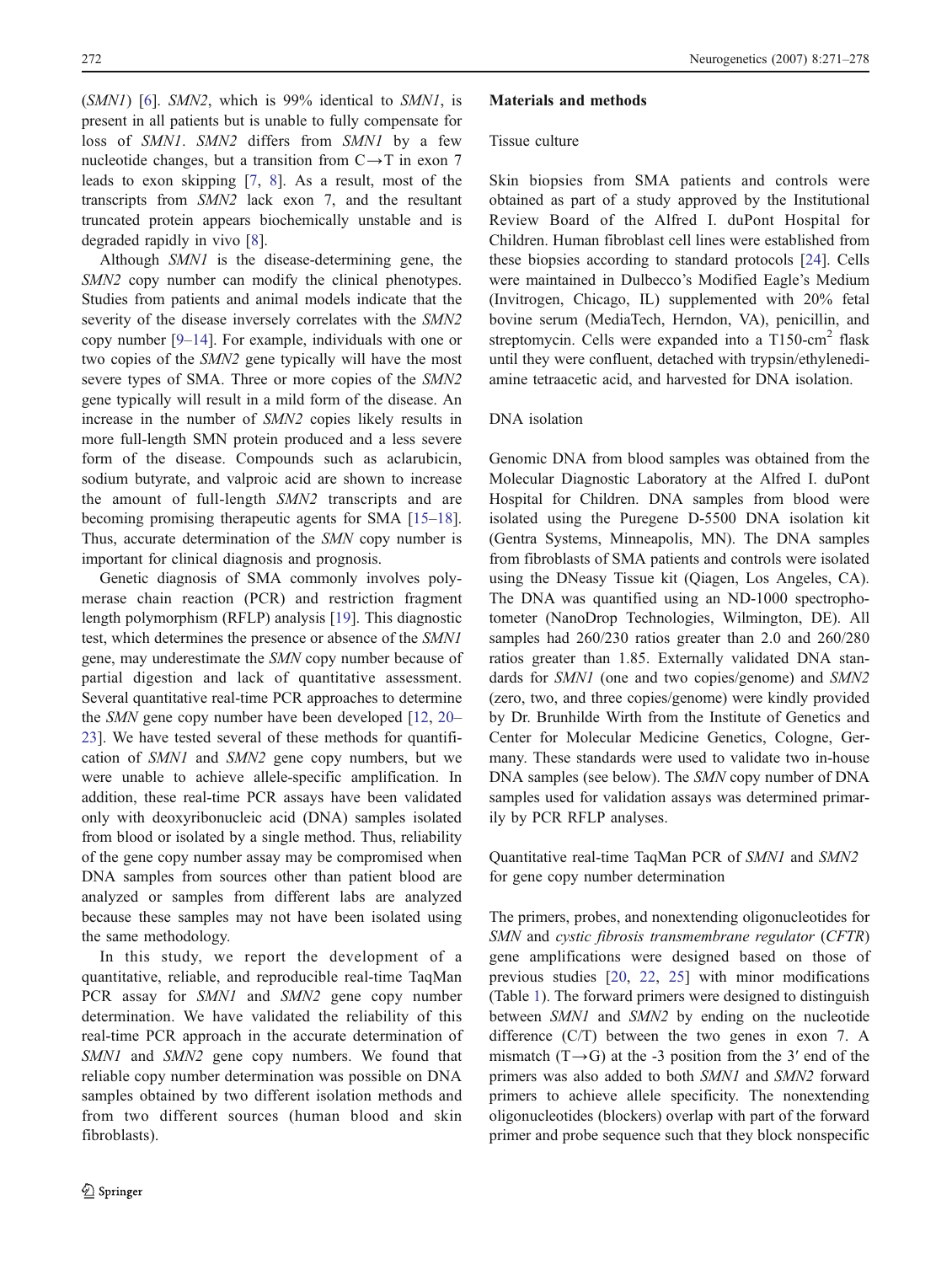| Component       | Sequence                                                     | Number of bases |  |
|-----------------|--------------------------------------------------------------|-----------------|--|
| <b>Primers</b>  |                                                              |                 |  |
| $SMN1-ex7F-3g$  | TTC CTT TAT TTT CCT TAC AGG GTg <sup>b</sup> TC <sup>a</sup> | 26              |  |
| $SMN2-ex7F-3g$  | TTC CTT TAT TTT CCT TAC AGG GTgb TTa                         | 26              |  |
| SMN-ex7R        | GCT GGC AGA CTT ACT CCT TAA TTT AA                           | 26              |  |
| CFTR-F          | TAG GAA GTC ACC AAA GCA GTA CAG C                            | 25              |  |
| CFTR-R          | AGC TAT TCT CAT CTG CAT TCC AAT G                            | 25              |  |
| Probes          |                                                              |                 |  |
| SMN probe       | FAM-ACC AAA TCA AAA AGA AGG AAG GTG CTC ACA-MGBNFO           | 30              |  |
| CFTR probe      | VIC-TAT GAC CCG GAT AAC AAG GAG GAA CGC TC-MGBNFO            | 29              |  |
| <b>Blockers</b> |                                                              |                 |  |
| SMN1 blocker    | ATT TTC CTT ACA GGG TTT CAG ACA AAA TCA AAA-PO <sub>4</sub>  | 33              |  |
| SMN2 blocker    | ATT TTC CTT ACA GGG TTT TAG ACA AAA TCA AAA-PO <sub>4</sub>  | 33              |  |

<span id="page-2-0"></span>Table 1 PCR primers, TaqMan probes, and nonextending oligonucleotides (blockers) for SMN1, SMN2, and CFTR

<sup>a</sup> The SMN forward primers distinguished between SMN1 and SMN2 by ending on the nucleotide difference (C/T) at position 6 in exon 7.  $b$  A mismatch T→G was added at the -3 position from the 3' end of both SMN1 and SMN2 forward primers to achieve allele specificity.

annealing of the allele-specific primer to the opposite allele, thus increasing assay specificity. The SMN probe was labeled with fluorescin dye at the 5′ end and contained a minor groove binder (MGB) and a nonfluorescent quencher (NFQ) at the 3′ end. The CFTR probe was designed using the Primer Express Software (Applied Biosystems, Atlanta, GA) with VIC at the 5′ end and MGB and NFQ at the 3′ end. Oligonucleotides were purchased from Integrated DNA Technologies and probes from Applied Biosystems.

The PCR reactions were performed in a total volume of 15 μl, containing 25 ng of genomic DNA, 1× TaqMan Universal PCR master mix (Applied Biosystems), 300 nM of SMN1 primers or 450 nM of SMN2 or CFTR primers, 650 nM of SMN1 nonextending oligonucleotide for the SMN2 assay, and 250 nM of SMN or CFTR probe. During assay development, 500 nM of the SMN2 blocker was added to the SMN1 assay, but it was later excluded from the reaction because it was not necessary for allele specificity. The real-time PCR was performed on a 7900HT Sequence Detection System (Applied Biosystems) using a 384-well format, and amplification was achieved using the standard amplification protocol (Applied Biosystems) as follows: 50°C for 2 min, 95°C for 10 min, followed by 45 cycles of 95 °C for 15 s, and 60 °C for 1 min. To enable normalization of the input target DNA added to each well, the internal control CFTR gene was amplified simultaneously in a separate reaction well but under identical thermal cycling conditions. Each reaction was run in triplicate, and each sample was run at least six separate times.

Externally validated genomic DNA samples with known SMN copy numbers (for SMN1, one  $[ES_1]$  and two  $[ES_2]$ copies/genome; for  $S$ *MN2*, zero [ES<sub>3</sub>], two [ES<sub>4</sub>], and three  $[ES<sub>5</sub>]$  copies/genome) were obtained from Dr. Brunhilde Wirth's laboratory [[12\]](#page-7-0). These standards were initially used to confirm the two in-house samples that we used as standards. One DNA sample  $(IS_1)$  was isolated from type III SMA fibroblasts and had one mutated SMN1 and one SMN2 copy, as determined by PCR RFLP [[24\]](#page-7-0) and pyrosequencing analyses (unpublished data). The second sample  $(IS_2)$  was from a control blood and had two SMN1 and two SMN2 copies, as determined by PCR RFLP. The in-house and externally validated DNA standards were run on each plate and compared with one another by defining one DNA sample as calibrator and the other samples as unknown. This procedure allowed us to unambiguously validate the SMN gene copy number in both in-house as well as externally validated DNA standards.

# Data analysis

SMN1, SMN2, and CFTR real-time PCR assays were optimized and validated to enable data analysis by the comparative  $C_T$  method [\[26](#page-7-0)]. For valid dd $C_T$  calculations, the amplification efficiencies of target (SMN1 and SMN2) and reference (CFTR) genes must be very similar. We determined the efficiency of SMN and CFTR amplification by the  $C_T$  slope method.  $C_T$  values were measured over a fivefold range dilution of a control DNA sample that contains two copies of each SMN1, SMN2, and CFTR per genome, and standard curves were created by plotting the  $C_T$  values vs the log amount of DNA. The amplification efficiency was at least 99% (data not shown), as determined by the  $R^2$  value obtained from each standard curve.

Amplification data for copy number determination were analyzed using the Sequence Detection Software SDS 2.2 (Applied Biosystems) and running relative quantification (RQ) studies where SMN1 and SMN2 were identified as targets and CFTR as the endogenous control. SMN data were normalized to CFTR (which is always two copies/ genome) and calibrated to both externally and in-house validated DNA standards. When a two-copy DNA standard was used as a calibrator, the theoretical RQ (ratio) for zero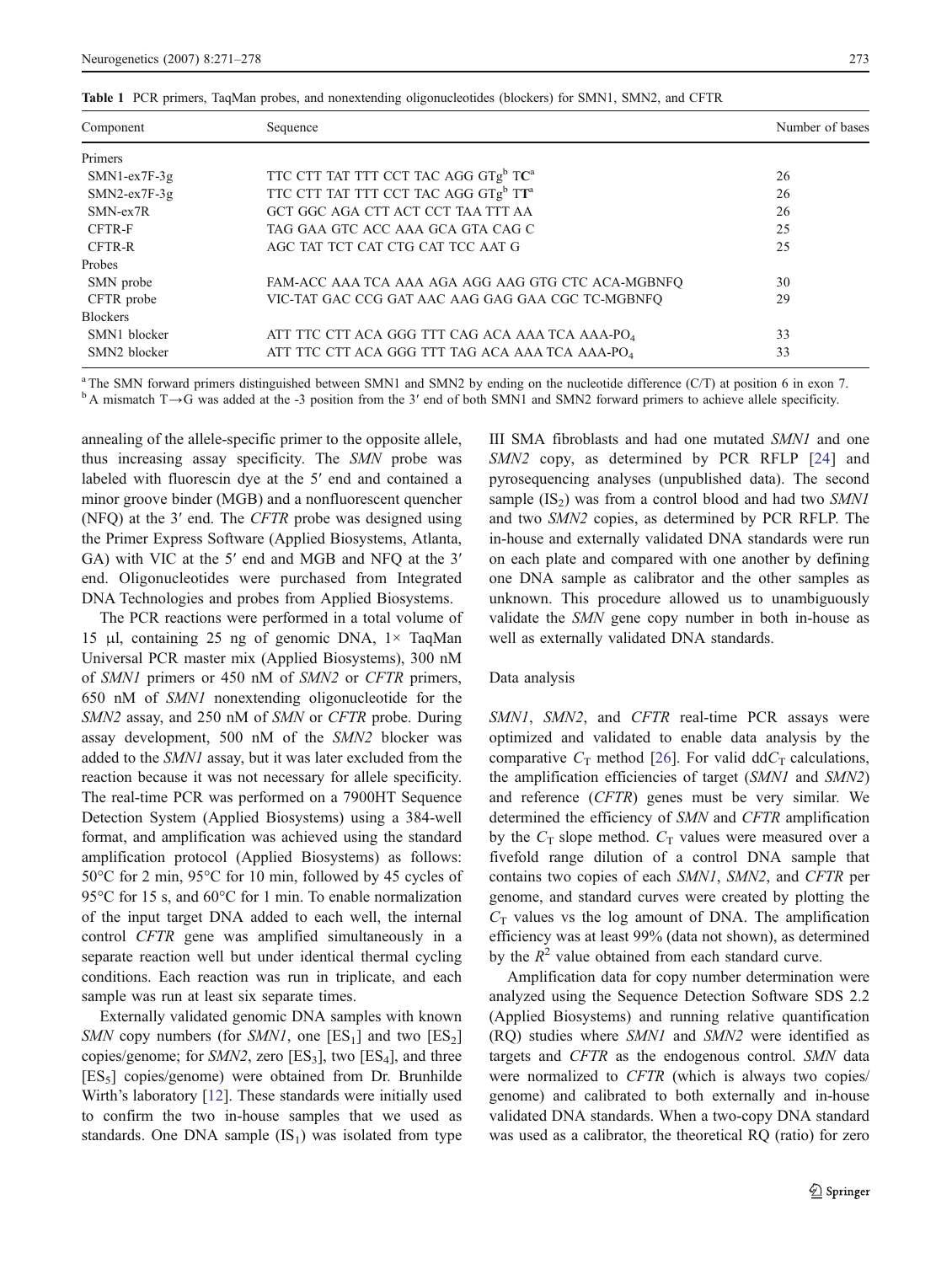<span id="page-3-0"></span>copies was 0, for one copy was 0.5, for two copies was 1.0, and for three copies was 1.5. These values were multiplied by a factor of two to obtain the gene copy number.

The reliability of the SMN gene copy number assay was measured by determining the coefficient of variation (CV). The CV for each sample was calculated by dividing the standard deviation (SD) of six repeated assays in a given subject by the average *SMN* copy number for that subject. The mean CV for each gene copy number was calculated by dividing the SD from the average copy number measured in all subjects with the same copy number by the average SMN copy number measured for that group. All the data sets of individuals with the same SMN number were combined, and the 99% confidence interval was determined. All acquired data were included in the RQ studies and the statistical analyses.

# Results

Establishment of SMN1 and SMN2 real-time PCR for gene copy number quantification

We tested several existing real-time PCR methods for quantification of SMN1 and SMN2 gene copy numbers [[12,](#page-7-0)



| vuinivii                         | <b>JIVIII</b> UNA | <b>JIIIIL DINA</b> | <b>AIN JIIN AIN</b> |
|----------------------------------|-------------------|--------------------|---------------------|
|                                  |                   |                    |                     |
| - SMN2 blocker                   | $26.72 \pm 0.04$  | $41.10 \pm 0.41$   | $-14.38$            |
| + SMN2 blocker                   | $26.97 \pm 0.20$  | $41.69 \pm 0.82$   | $-14.72$            |
| ΔC⊤between blocker<br>conditions | $-0.25$           | $-0.59$            |                     |

[20](#page-7-0)–[23](#page-7-0)] but were unable to consistently achieve allelespecific amplification of the genes (data not shown). To develop a more robust and quantitative assay for SMN1 and SMN2 gene copy number quantification, we modified forward primers previously reported that distinguished between SMN1 and SMN2 by ending on the nucleotide difference between the two genes at position 6 in exon 7 (see Table [1\)](#page-2-0) [[20\]](#page-7-0). This single nucleotide difference at the 3′ end of the forward primer was not sufficient to achieve allele-specific amplification (data not shown). The addition of a mismatch  $(T \rightarrow G)$  at the -3 position from the 3' end of both SMN forward primers was necessary to achieve allele specificity (Fig. 1). For the SMN1 copy number assay, we determined a mean  $C_T$  value of 26.72±0.04 for a DNA sample with only *SMN1* copies. In contrast, the mean  $C_T$ value of a patient sample with only SMN2 copies was  $41.10 \pm$ 0.41, indicating that addition of this -3 mismatch virtually eliminated nonspecific amplification of SMN2 (Fig. 1a). The  $\Delta C_{\rm T}$  between specific SMN1 and nonspecific SMN2 amplification was 14.38, indicating a discrimination of approximately 10,000-fold between the two genes. The presence of the SMN2 blocker did not change the mean  $C_T$ significantly ( $\Delta C_T$ <0.59). These results indicated that the SMN1 forward primer alone was sufficient for allele specificity and the SMN2 blocker was not necessary to



| The effect of SMN1 blocker on the SMN2 assay |  |
|----------------------------------------------|--|
|----------------------------------------------|--|

| Condition                        | Mean $C_T$ for   | Mean $C_T$ for   | ΔC <sub>τ</sub> between SMN1 |
|----------------------------------|------------------|------------------|------------------------------|
|                                  | <b>SMN1 DNA</b>  | <b>SMN2 DNA</b>  | and SMN2 DNA                 |
| - SMN1 blocker                   | $38.42 \pm 0.55$ | $27.83 \pm 0.14$ | $-10.59$                     |
| + SMN1 blocker                   | $40.00 \pm 1.17$ | $28.02 \pm 0.10$ | $-11.98$                     |
| ΔC⊤between blocker<br>conditions | $-1.58$          | $-0.19$          |                              |

Fig. 1 Allele-specific real-time PCR amplification of SMN1 and SMN2 genes. a SMN1 copy number assay. Allele specificity for the SMN1 assay was tested using a DNA sample with only two copies of the SMN1 gene (SMN1 DNA) or only two copies of the SMN2 gene (SMN2 DNA) in the absence or presence of the SMN2 blocker. <sup>Δ</sup>Rn vs amplification cycle under different conditions was plotted, and the mean  $C_T$  values $\pm$ standard deviation for all the tested conditions were summarized in the table below. **b** SMN2 copy number assay. Allele specificity for the SMN2 assay was tested with the same DNA samples used for SMN1 assay in the absence or presence of SMN1 blocker. ΔRn vs amplification cycle under different conditions was plotted, and the mean  $C_T$  values±standard deviation for all the tested conditions were summarized in the table below as in <sup>a</sup>. Each sample was run as triplicate and repeated at least six different times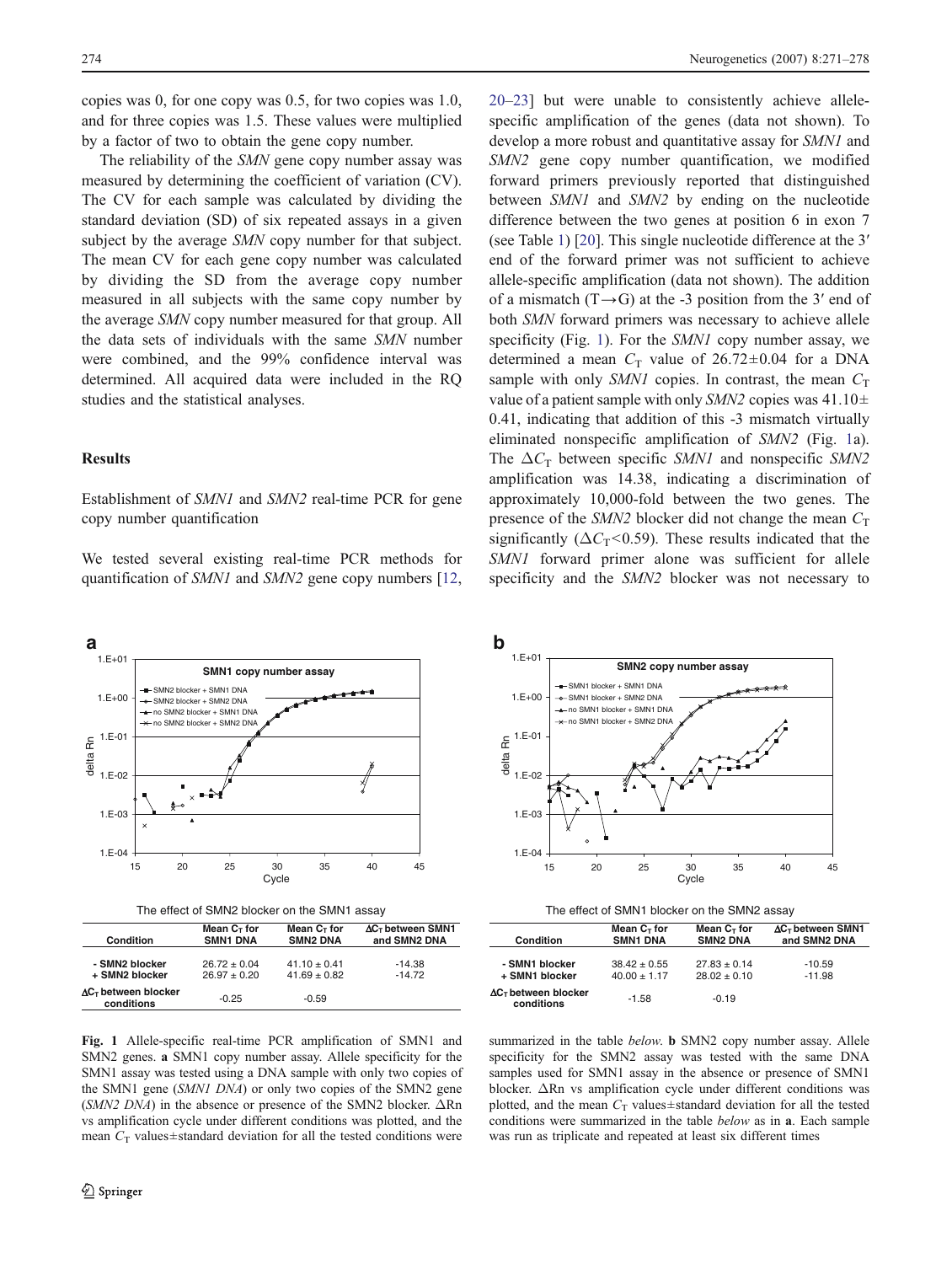<span id="page-4-0"></span>further increase specificity of the SMN1 assay. For the SMN2 assay, the mean  $C_T$  value for a DNA sample with only SMN2 copies was  $27.83 \pm 0.14$ . However, the SMN2 forward primer significantly reduced but did not completely abolish nonspecific amplification from a DNA sample with only SMN1 copies, giving a mean  $C_T$  value of 38.42 $\pm$ 0.55 (Fig. [1](#page-3-0)b). The  $\Delta C_{\rm T}$  between specific and nonspecific SMN amplification was 10.59, indicating a discrimination of approximately 1,000-fold. The addition of the SMN1 blocker increased the mean  $C_T$  value from 38.42 $\pm$ 0.55 to  $40.00 \pm 1.17$  ( $\Delta C_T = 1.58$ ), a fivefold difference. This additional fivefold increase in discrimination between SMN1 and SMN2 genes rendered the assay suitable for SMN2 gene copy number quantification. Presence of the SMN1 blocker did not affect specific SMN2 amplification  $(\Delta C_{\rm T} = 0.19)$ . Thus, for the SMN2 gene copy number assay, both specific SMN2 forward primer and SMN1 blocker were necessary to decrease nonspecific amplification of the SMN1 gene to a negligible level.

Validation of SMN1 and SMN2 real-time PCR for gene copy number quantification

Once allele specificity was established for SMN1 and SMN2 assays, we validated their reliability in the accurate determination of the SMN gene copy number. We first used our SMN1 assay to confirm externally validated DNA standards containing one  $(ES_1)$  or two  $(ES_2)$  copies of the SMN1 gene. Likewise, the SMN2 assay was confirmed with externally validated DNA standards containing zero  $(ES_3)$ , two  $(ES_4)$ , or three  $(ES_5)$  copies of the SMN2 genes (see "[Materials and methods](#page-1-0)"). The results unambiguously validated the postulated gene copy number for all SMN1 and SMN2 DNA standards (data not shown). Next, we validated two in-house DNA samples  $(IS_1 \text{ and } IS_2)$  with known SMN1 and SMN2 copy numbers (see "[Materials and](#page-1-0) [methods](#page-1-0)") by comparing them with the external DNA standards (Fig. 2). The SMN copy number for each standard was confirmed regardless of the DNA standard used for





Fig. 2 Validation of quantitative real-time TaqMan PCR assay for SMN copy number determination. a SMN1 assay validation. Genomic DNA samples with various SMN1 copy numbers were isolated from either fibroblasts  $(F)$  or blood  $(B)$ . SMN genotypes for all samples have been previously determined by other methods (see "[Materials](#page-1-0) [and methods](#page-1-0)"). The SMN1 copy number measured by real-time PCR was plotted against the expected copy number. The mean-measured SMN1 copy number, standard deviation, and the coefficient of variation  $(CV)$  were summarized in the table *below*. **b** SMN2 assay validation. Genomic DNA samples with various SMN2 copy numbers were isolated, and their SMN genotype and expected SMN2 copy numbers were determined as described in a. The SMN2 copy number measured by real-time PCR was plotted against the expected copy number. The mean-measured SMN2 copy number, standard deviation, and the coefficient of variation  $(CV)$  were summarized in the table *below* 

10  $(\frac{1}{4})$  F 3  $3.03 \pm 0.16$ <br>ES<sub>5</sub>  $(\frac{1}{4})$  B 3  $2.99 \pm 0.18$ 

 $(-/+)$  $(-/+)$ 

 $2.99 \pm 0.18$  5.89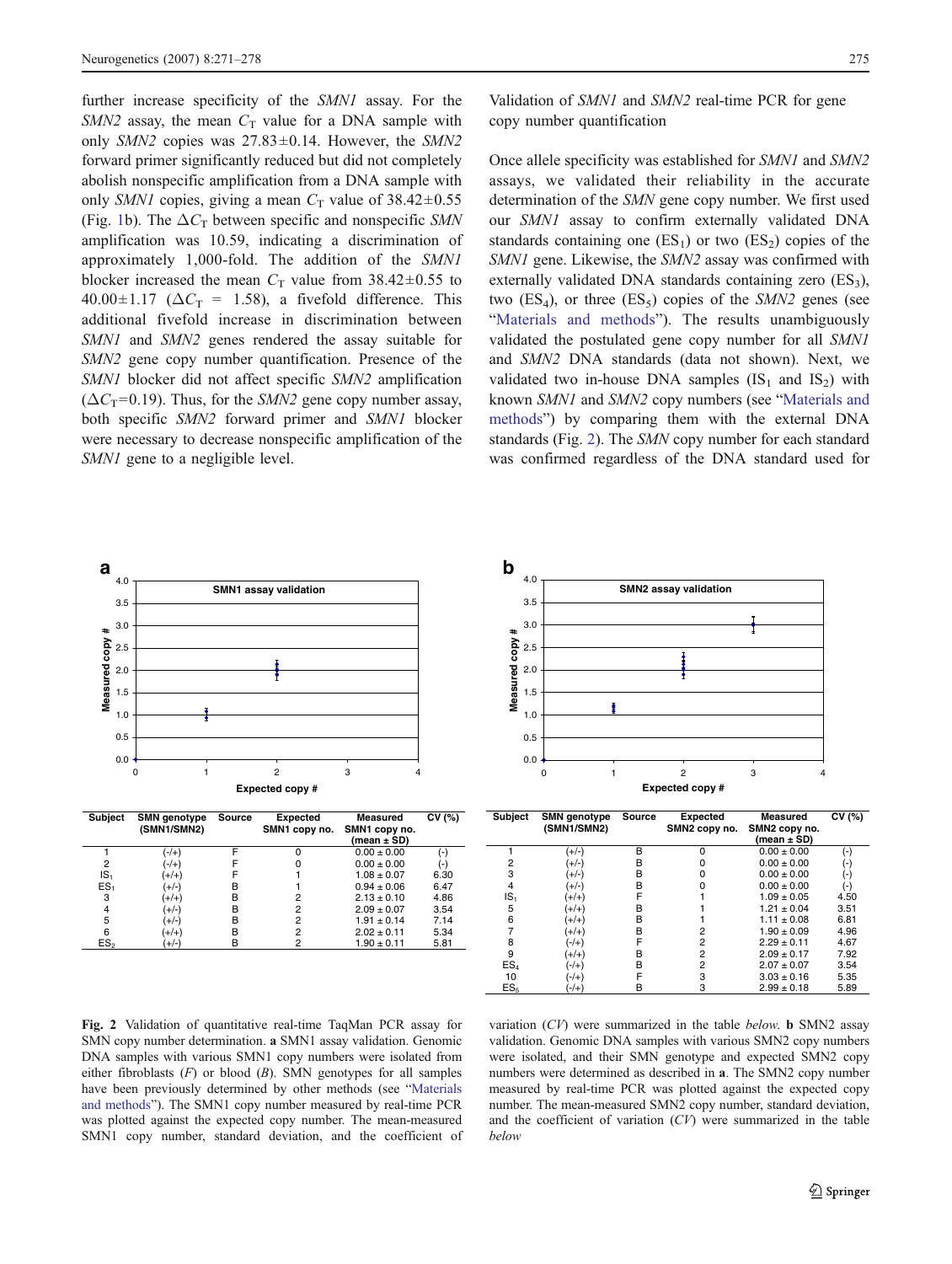Table 2 Statistical evaluation of all SMN copy number measurements

| Gene             | Expected copy<br>number | Measured copy<br>number (Mean $\pm$ SD) | Coefficient<br>of variation<br>$(CV \text{ in } \%)$ |
|------------------|-------------------------|-----------------------------------------|------------------------------------------------------|
| SMN1             | 0 $(n=2)$               | $0.00 \pm 0.00$                         | $(-)$                                                |
|                  | $1(n=2)$                | $1.01 \pm 0.05$                         | 9.73                                                 |
|                  | 2 $(n=5)$               | $2.01 \pm 0.05$                         | 5.17                                                 |
| SMN <sub>2</sub> | 0 $(n=4)$               | $0.00 \pm 0.00$                         | $(-)$                                                |
|                  | 1 $(n=3)$               | $1.16 \pm 0.03$                         | 6.08                                                 |
|                  | 2 $(n=4)$               | $2.09 \pm 0.08$                         | 7.59                                                 |
|                  | $3(n=2)$                | $3.01 \pm 0.01$                         | 0.81                                                 |

calibration. The data presented in Fig. [2](#page-4-0) and Tables 2 and 3 show the SMN copy number obtained relative to the inhouse DNA standard  $IS<sub>2</sub>$ .

We then determined the reliability of both SMN1 and SMN2 assays in quantification of the SMN copy number by analyzing DNA samples with a known SMN copy number from six independent PCR assays performed on different days. Figure [2a](#page-4-0) shows that the SMN1 gene copy number assay unambiguously identifies DNA samples with zero, one, and two copies of the SMN1 gene without any overlap. The results also demonstrated that SMN1 copy number determination was possible on DNA samples isolated from two different sources and by two different methods. For example, a DNA sample isolated from a patient fibroblast cell line  $(IS_1)$ , containing one copy of each SMN1 and SMN2 genes, was accurately identified as having one copy of SMN1 (1.08 $\pm$ 0.07) using the in-house standard (IS<sub>2</sub>) isolated from blood. The CV for all DNA samples analyzed was below 8%, indicating that the SMN1 assay was reproducible in all DNA samples over time. Likewise, the SMN2 gene copy number assay unambiguously identified DNA samples with zero, one, two, and three copies of SMN2 gene without any overlap (Fig. [2b](#page-4-0)). The CV for all DNA samples analyzed was also below 8%, indicating that

the SMN2 assay was also reproducible in all DNA samples over time. The reliability of all assays was assessed by the mean CV for each gene copy number measurement (Table 2). The CV for all assays was below 10%, indicating that our real-time PCR assay was reliable and accurately determined both SMN1 and SMN2 gene copy numbers. The 99% confidence interval for each validated SMN1 copy number was 0.9–1.1 for one copy and 1.8–2.1 for two copies. For SMN2, the 99% confidence interval was 1.0–1.3 for one copy, 1.9–2.2 for two copies, and 2.8–3.2 for three copies.

Quantification of the SMN copy number in SMA fibroblasts

Previous studies indicated that skin fibroblasts derived from SMA patients expressed lower levels of SMN when compared with age-matched controls [[24,](#page-7-0) [27\]](#page-7-0). Thus, SMA fibroblasts have been used as one of the model systems to study this disorder and to screen for therapeutic agents. We have collected five controls and 30 SMA fibroblasts with a range of clinical phenotypes (12 type I, 13 type II, and five type III) for SMN functional studies. To genetically characterize these SMA fibroblast cell lines, the real-time TaqMan PCR assays were used to determine the SMN copy number. We found that all control fibroblasts contained two copies of SMN1, while SMA fibroblasts had no copies of SMN1 (Table 3). Moreover, despite the limited number of cell lines analyzed, the number of SMN2 copies in SMA fibroblasts correlated inversely with clinical phenotypes (Table 3). For example, 91.7% of type I SMA fibroblasts contained two copies of SMN2, 76.9% of type II carried three copies, and 80% of type III carried three or more copies. These results are consistent with findings obtained from patient blood samples [\[9](#page-7-0)–[13](#page-7-0)] and further confirm the reliability of this assay in the quantification of the SMN genes.

| Patient status   | Copy number distribution |             |              |              |             |       |
|------------------|--------------------------|-------------|--------------|--------------|-------------|-------|
|                  | $\theta$                 |             | 2            | 3            | $3+$        | Total |
| SMN1             |                          |             |              |              |             |       |
| Control          | $0(0.0\%)$               | $0(0.0\%)$  | $5(100.0\%)$ | $0(0.0\%)$   | $0(0.0\%)$  | 5     |
| Type I           | $12(100.0\%)$            | $0(0.0\%)$  | $0(0.0\%)$   | $0(0.0\%)$   | $0(0.0\%)$  | 12    |
| Type II          | 13 $(100.0\%)$           | $0(0.0\%)$  | $0(0.0\%)$   | $0(0.0\%)$   | $0(0.0\%)$  | 13    |
| Type III         | $5(100.0\%)$             | $0(0.0\%)$  | $0(0.0\%)$   | $0(0.0\%)$   | $0(0.0\%)$  | 5     |
| Total            |                          |             |              |              |             | 35    |
| SMN <sub>2</sub> |                          |             |              |              |             |       |
| Control          | $0(0.0\%)$               | $1(20.0\%)$ | 3 $(60.0\%)$ | 1 $(20.0\%)$ | $0(0.0\%)$  | 5     |
| Type I           | $0(0.0\%)$               | $0(0.0\%)$  | $11(91.7\%)$ | $1(8.3\%)$   | $0(0.0\%)$  | 12    |
| Type II          | $0(0.0\%)$               | $0(0.0\%)$  | $1(7.7\%)$   | $10(76.9\%)$ | $2(15.4\%)$ | 13    |
| Type III         | $0(0.0\%)$               | $0(0.0\%)$  | $1(20.0\%)$  | $1(20.0\%)$  | $3(60.0\%)$ | 5     |
| Total            |                          |             |              |              |             | 35    |

Table 3 Distribution of SMN1 and SMN2 copies in control and SMA fibroblasts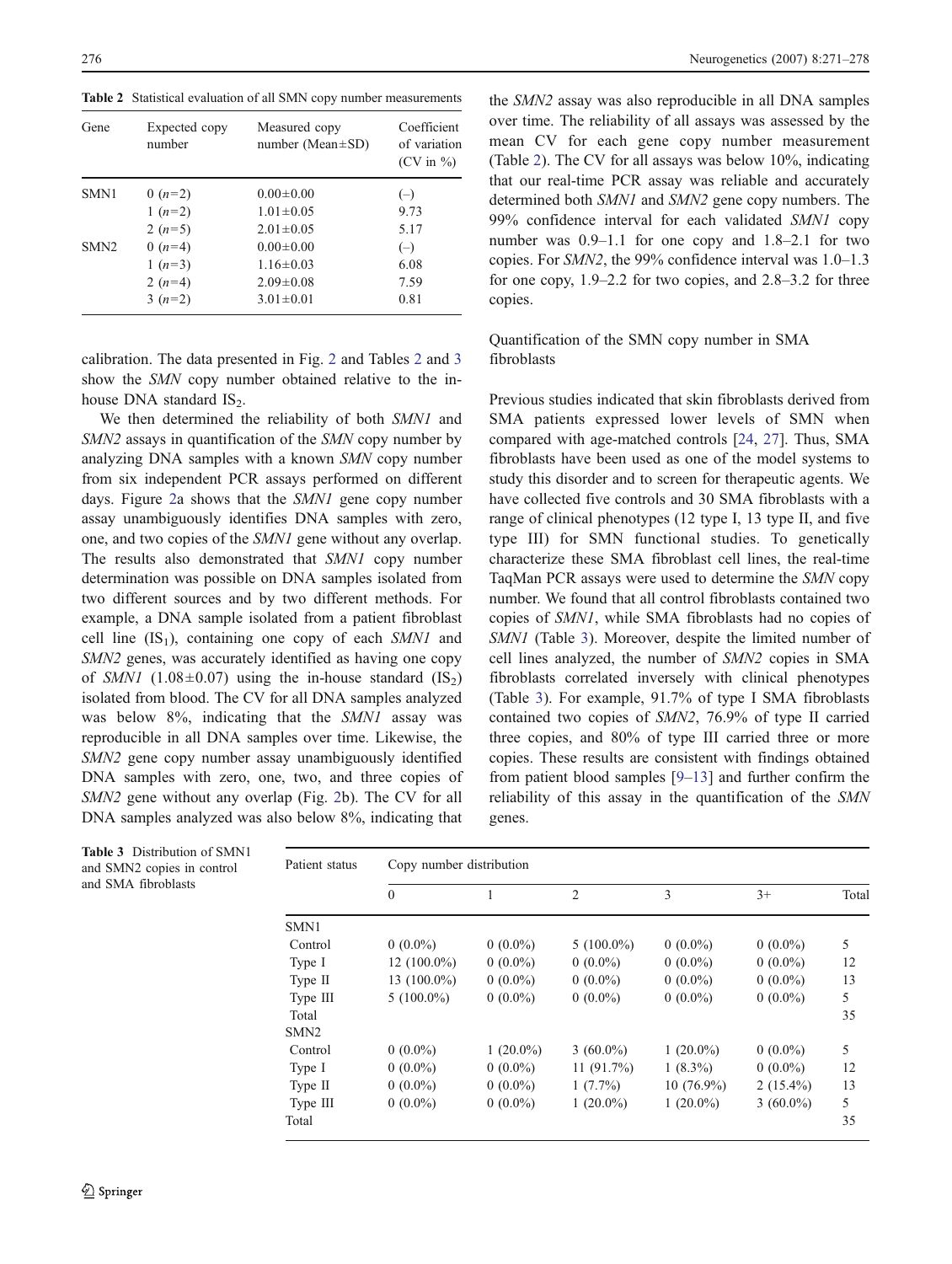### <span id="page-6-0"></span>**Discussion**

The most common approach for genetic diagnosis of SMA involves PCR amplification followed by RFLP analysis [[19](#page-7-0)]. The SMN1 gene, which is present in normal individuals, is either deleted or undergoes gene conversion in approximately 95% of patients with SMA. In the remaining SMA patients, one copy of SMN1 is deleted, while the other commonly carries a point mutation [\[9](#page-7-0), [28](#page-7-0)– [30](#page-7-0)]. Thus, this diagnostic test, which determines the presence or absence of the SMN1 gene, may underestimate the SMN copy number because of partial digestion and the lack of quantitative assessment. Quantitative SMN gene dosage analyses using competitive PCR have been described [[31](#page-7-0)–[34\]](#page-7-0). These approaches are extremely complicated, as they involve the use of radioactivity, the construction of plasmid standards, and restriction enzyme digestion. Thus, they are not suitable for routine use as a molecular diagnostic test in laboratories. To date, several quantitative real-time PCR approaches using LightCycler or TaqMan technology have been developed for SMN gene copy number determination [\[12](#page-7-0), [20](#page-7-0)–[23](#page-7-0)]. The advantages of a real-time PCR method for SMN copy number determination are obvious; it is nonradioactive, highly sensitive, and suitable for high-throughput analysis.

We tested several existing real-time PCR methods for the quantification of the SMN gene copy number but were unable to achieve allele-specific amplification. Thus, we developed a real-time TaqMan PCR assay to provide robust and consistent allele-specific amplification of the SMN1 and SMN2 genes. For the SMN1 assay, allele specificity was attained by addition of a specific forward primer with a -3 mismatch. For the SMN2 assay, the addition of a specific forward primer with a -3 mismatch and an SMN1 blocker was required to reduce nonspecific amplification of SMN1 to a negligible level. We noticed that the amplification efficiency for the SMN2 allele was lower than that for SMN1, which may result from the previously reported PCR bias [\[35](#page-7-0)]. Thus, to achieve the same amplification efficiency for both SMN genes, we used a higher concentration of SMN2 primers in the reaction. Higher primer concentration may lead to lower PCR stringency. This may explain why the addition of an SMN1 blocker was required in the SMN2 assay to further improve specificity. Moreover, an external reference locus (CFTR) with a fixed copy number was used to normalize against unavoidable deviations in DNA concentration. Robustness of our assay was also increased by the use of a two-copy standard as a calibrator sample in every single run. This allowed further normalization and the ability to compare data acquired from different runs without having to prepare standard curves. We validated the reliability of this real-time PCR method and found that the CV for all SMN gene copy number measurements was

below 10%. No overlap between the measured copy numbers was observed for either gene, which allowed a clear differentiation between different SMN1 and SMN2 copy numbers. In contrast, other PCR approaches developed to date do not allow differentiation between carriers and normal individuals [\[9](#page-7-0), [36](#page-7-0)]. Moreover, in our real-time PCR assay, reliable copy number determination was possible on DNA samples obtained by different isolation methods and from different sources (blood and fibroblasts). All the published real-time PCR assays have been validated only with DNA samples isolated from blood and with DNA samples isolated by a single method [[12,](#page-7-0) [20](#page-7-0)–[23](#page-7-0)]. Thus, reliability of the SMN gene copy number assay may be compromised when DNA samples from different laboratories are tested, as these samples may not have been isolated by the same method or come from the same source.

The determination of the SMN1 copy number during carrier testing is important for diagnostic purposes and genetic counseling [\[4](#page-7-0), [9,](#page-7-0) [36\]](#page-7-0). SMN copy number determination in SMA and control fibroblasts confirmed that all patients were deleted for SMN1, while all controls had two copies. Accurate determination of the SMN2 copy number is important as well because severity of the disease seems to inversely correlate with the SMN2 copy number [[9](#page-7-0)–[13\]](#page-7-0). Our data showed that patients with more SMN2 copies had a less severe clinical phenotype, consistent with what has been observed from patient blood samples [\[9](#page-7-0)–[13](#page-7-0)]. An increase in the number of SMN2 copies can increase the amount of full-length SMN protein produced, resulting in a less severe form of SMA and, thus, a better prognosis. The correct measurement of the SMN2 copy number can also be important for patient selection for drug clinical trials. It has been shown that compounds such as aclarubicin, sodium butyrate, and valproic acid increase the amount of fulllength SMN2 transcript [[15](#page-7-0)–[18\]](#page-7-0). Thus, the accurate determination of the SMN2 copy number on SMA patients participating in current and future drug trials could be a very valuable tool for prognosis.

Acknowledgments We thank Dr. Brunhilde Wirth for the externally validated DNA standards, Priscilla Moses for help with cell cultures, and Drs. Robert Mason, Andre Salama, and Jeffery Twiss for critical comments on this work. Some patient cell lines were provided by a MRDD research center grant, HD024061, at Johns Hopkins University. This work was supported by Nemours and a COBRE grant award from the NIH (1 P20 RR020173-01) to support the Center for Pediatric Research at the Alfred I. duPont Hospital for Children.

#### References

- 1. Emery AE (1991) Population frequencies of inherited neuromuscular diseases—a world survey. Neuromuscul Disord 1:19–29
- 2. Pearn JH (1973) The gene frequency of acute Werdnig–Hoffmann disease (SMA type 1). A total population survey in North-East England. J Med Genet 10:260–265